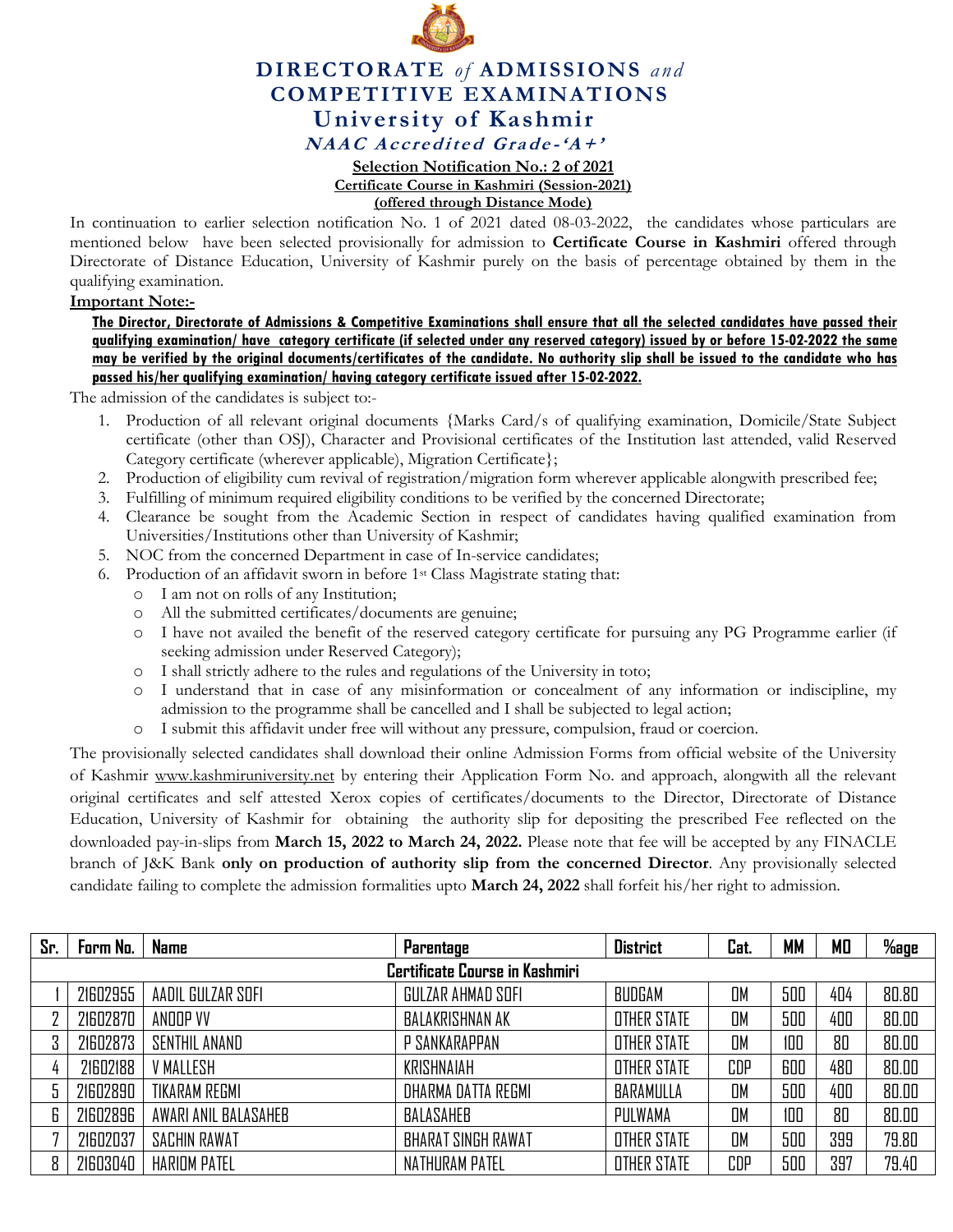| 9  | 21601845 | SANDIREDDY MOHANRAD RAMAIAH    | SANDIREDDY RAMAIAH       | SRINAGAR           | CDP        | 700  | 554   | 79.14 |
|----|----------|--------------------------------|--------------------------|--------------------|------------|------|-------|-------|
| 10 | 21602448 | WADKAR AAKASH VASANT           | WADKAR VASANT            | <b>OTHER STATE</b> | CDP        | 650  | 513   | 78.92 |
| 11 | 21602487 | SOMVIR SINGH CHAUHAN           | RAM RATAN CHAUHAN        | <b>OTHER STATE</b> | CDP        | 600  | 473   | 78.83 |
| 12 | 21602371 | <b>KRISHNA NAIR</b>            | <b>GOVIND NAIR</b>       | ANANTNAG           | CDP        | 600  | 465   | 77.50 |
| 13 | 21602635 | GAURAV KUMAR GAUTAM            | RAKESH KUMAR GAUTAM      | <b>OTHER STATE</b> | CDP        | 500  | 387   | 77.40 |
|    |          |                                | PANDURANG RAMCHANDRA     |                    |            |      |       |       |
| 14 | 21602610 | JAMDAR VIVEK PANDURANG         | JAMDAR                   | <b>OTHER STATE</b> | OM         | 700  | 541   | 77.29 |
| 15 | 21602063 | GURUDATT SHEKDAR               | AVINASH SHEKDAR          | <b>OTHER STATE</b> | CDP        | 500  | 386   | 77.20 |
| 16 | 21602379 | PANKAJ KUMAR                   | SURENDER SINGH           | <b>OTHER STATE</b> | CDP        | 500  | 386   | 77.20 |
| 17 | 21602197 | <b>VINOTH P</b>                | PERIYANNAN               | <b>OTHER STATE</b> | CDP        | 1200 | 926   | 77.17 |
| 18 | 21601742 | NIDA JAVAID                    | JAVID AHMAD DAR          | SRINAGAR           | OM         | 500  | 385   | 77.00 |
| 19 | 21602494 | KAKUNRU RAJU                   | SRINIVASULU              | <b>OTHER STATE</b> | OM         | 10   | 7.7   | 77.00 |
| 20 | 21601922 | AMANDEEP SHARMA                | AMANDEEP SHARMA          | <b>OTHER STATE</b> | CDP        | 600  | 460   | 76.67 |
| 21 | 21602099 | AASHIS KUMAR                   | JASBIR                   | <b>OTHER STATE</b> | OM         | 600  | 460   | 76.67 |
| 22 | 21602217 | RAGHVENDRA SINGH               | <b>BHAGAVAT SINGH</b>    | BARAMULLA          | CDP        | 600  | 460   | 76.67 |
| 23 | 21602335 | GURMUKH SINGH                  | KARNAIL ਸਿੰਘ             | <b>OTHER STATE</b> | CDP        | 1300 | 995   | 76.54 |
| 24 | 21602220 | SIVAKUMAR D                    | DHACHANAMOORTHY          | <b>OTHER STATE</b> | OM         | 1200 | 912   | 76.00 |
| 25 | 21602615 | <b>VISHAL CHAUHAN</b>          | TRIVENI CHAUHAN          | BARAMULLA          | OM         | 100  | 76    | 76.00 |
| 26 | 21602023 | SATYANARAYAN JAT               | HEMRAJ JAT               | <b>OTHER STATE</b> | CDP        | 650  | 493   | 75.85 |
| 27 | 21601750 | <b>B ARUN KUMAR</b>            | B DORA RAJU              | SRINAGAR           | CDP        | 600  | 455   | 75.83 |
| 28 | 21602437 | AMITESH SINGH                  | RAM BAHADUR SINGH        | <b>OTHER STATE</b> | CDP        | 500  | 379   | 75.80 |
| 29 | 21602435 | MANISH KUMAR                   | <b>VIR PARKASH</b>       | <b>OTHER STATE</b> | CDP        | 500  | 379   | 75.80 |
| 30 | 21601913 | <b>OSI YADAV</b>               | HANS RAM                 | <b>OTHER STATE</b> | CDP        | 500  | 379   | 75.80 |
| 31 | 21601860 | <b>JAGSEER SINGH</b>           | AJAIB SINGH              | <b>OTHER STATE</b> | CDP        | 1000 | 757   | 75.70 |
| 32 | 21601914 | MANGESH                        | <b>HARPAL SINGH</b>      | <b>OTHER STATE</b> | CDP        | 600  | 454   | 75.67 |
| 33 | 21603044 | SANTOSH KUMAR                  | RAMADAL SINGH YADAV      | <b>OTHER STATE</b> | CDP        | 500  | 372   | 74.40 |
| 34 | 21602493 | <b>SANNY SAINI</b>             | <b>SHYAM VEER SAINI</b>  | KUPWARA            | CDP        | 600  | 445   | 74.17 |
| 35 | 21602206 | SHIVAPPA GUDLAR                | HANAMANT                 | <b>OTHER STATE</b> | CDP        | 600  | 444   | 74.00 |
| 36 | 21602642 | SHRIRANG S UKKOJI              | SHIVAJI                  | BARAMULLA          | CDP        | 600  | 443   | 73.83 |
| 37 | 21602687 | SOMBIR                         | <b>OMPRAKASH</b>         | <b>OTHER STATE</b> | CDP        | 500  | 365   | 73.00 |
| 38 | 21602182 | SEP MUTTANNA G                 | RAVI                     | PULWAMA            | CGB        | 600  | 435   | 72.50 |
| 39 | 21602024 | BILAL AHMAD HAJAM              | LATE ABDUL GAFFER HAJAM  | KUPWARA            | CDP        | 500  | 359   | 71.80 |
| 40 | 21601759 | SHIVAM NANDA                   | LATE J S NANDA           | <b>OTHER STATE</b> | CDP        | 500  | 358   | 71.60 |
| 41 | 21602533 | PRAVEEN SINGH                  | GOVIND SINGH PANWAR      | SHOPIAN            | CDP        | 500  | 358   | 71.60 |
| 42 | 21601713 | MOIN KHAN                      | MOHAMMAD AYOUB KHAN      | GANDERBAL          | OM         | 500  | 356   | 71.20 |
| 43 | 21602900 | ADITYA KAUSHIK                 | <b>SHIV KUMAR</b>        | OTHER STATE        | CDP        | 100  | 70.02 | 70.02 |
| 44 | 21602357 | RISHABH RAWAT                  | HEERA SINGH RAWAT        | <b>OTHER STATE</b> | OM         | 100  | 70    | 70.00 |
| 45 | 21602193 | SATISH KUMAR                   | SHRI RAJAN PAL SINGH     | <b>OTHER STATE</b> | <b>CDP</b> | 500  | 350   | 70.00 |
| 46 | 21602891 | NITISH TYAGI                   | RAM DUTT TYAGI           | PULWAMA            | OM         | 100  | 70    | 70.00 |
| 47 | 21602901 | ABHISHHEK YADAV                | DADUVA YADAV             | PULWAMA            | OM         | 100  | 70    | 70.00 |
| 48 | 21602902 | MOHIT                          | SATISH                   | PULWAMA            | OM         | 100  | 70    | 70.00 |
| 49 | 21602981 | NARENDER BAHADUR SINGH RATHORE | NAVAL SINGH RATHORE      | <b>OTHER STATE</b> | CDP        | 500  | 349   | 69.80 |
| 50 | 21601844 | SANJAY PRATAPSINGH VISHWASRAD  | PRATAPSINGH VISHWASRAD   | <b>OTHER STATE</b> | CDP        | 700  | 488   | 69.71 |
| 51 | 21602215 | SAJITHLAL S                    | SIDHARTHAN C             | <b>OTHER STATE</b> | CDP        | 1200 | 835   | 69.58 |
| 52 | 21602522 | <b>PARVEEN KUMAR</b>           | <b>KITAB SINGH</b>       | <b>OTHER STATE</b> | CDP        | 500  | 347   | 69.40 |
| 53 | 21602150 | SUNIL KUMAR                    | <b>VED PARKASH SINGH</b> | <b>OTHER STATE</b> | OM         | 500  | 346   | 69.20 |
| 54 | 21601912 | SOURAV PANDIT                  | AJIT PANDIT              | <b>OTHER STATE</b> | CDP        | 500  | 345   | 69.00 |
| 55 | 21602446 | YOGESH KOTHARI                 | MAHADEV PRASAD KOTHARI   | <b>OTHER STATE</b> | CDP        | 1000 | 688   | 68.80 |
|    |          |                                |                          |                    |            |      |       |       |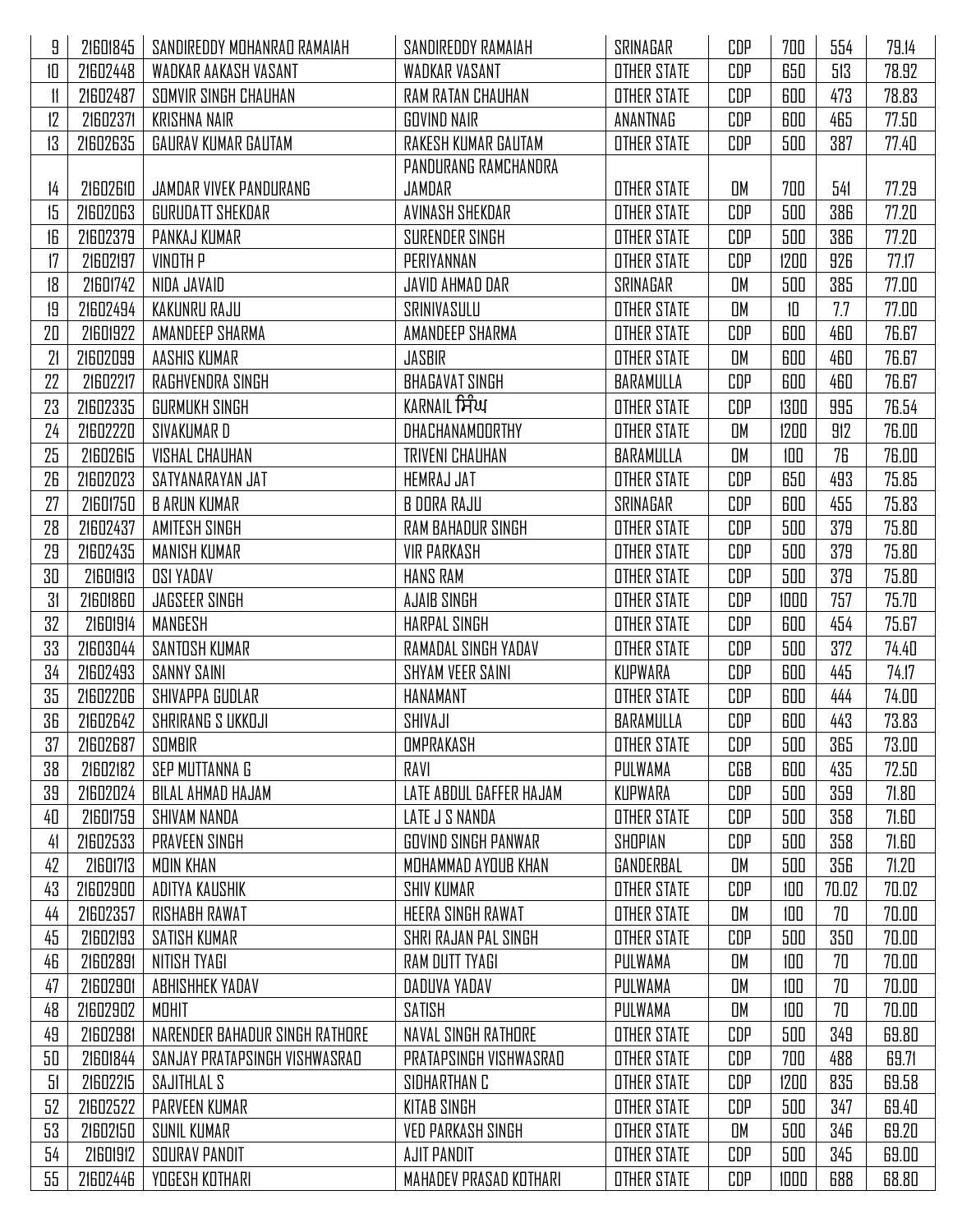| 56  | 21602225 | <b>CHAYAN CHAKRABORTY</b> | GANENDRA NATH CHAKRABORTY | <b>OTHER STATE</b> | CDP | 600  | 412  | 68.67 |
|-----|----------|---------------------------|---------------------------|--------------------|-----|------|------|-------|
| 57  | 21602484 | ROSHAN RANA MAGAR         | LAXMAN RANA               | KUPWARA            | CDP | 800  | 549  | 68.63 |
| 58  | 21602719 | MANISANKAR DAS            | NIRMAL DAS                | BARAMULLA          | CDP | 700  | 480  | 68.57 |
| 59  | 21602428 | ANIL                      | MALKEET SINGH             | <b>OTHER STATE</b> | OM  | 1300 | 891  | 68.54 |
| 60  | 21601799 | DEVARAJ S                 | SIVALINGAM                | <b>OTHER STATE</b> | CDP | 1200 | 821  | 68.42 |
| 61  | 21601694 | <b>BASHIR AHMAD BHAT</b>  | GHULAM AHMAD BHAT         | PULWAMA            | OM  | 600  | 410  | 68.33 |
| 62  | 21602019 | MAHBOOBUL HAQ             | MOHD SUBHAN SHEIKH        | <b>KUPWARA</b>     | CDP | 500  | 341  | 68.20 |
| 63  | 21602200 | SREERAJ S                 | SASIDHARAKURUP            | <b>OTHER STATE</b> | CDP | 1200 | 812  | 67.67 |
| 64  | 21602183 | ADITYA KALE               | MOHAN                     | BARAMULLA          | OM  | 1500 | 1015 | 67.67 |
| 65  | 21602524 | PUSHPENDRA SINGH          | <b>JAWAHAR SINGH</b>      | <b>OTHER STATE</b> | CDP | 600  | 405  | 67.50 |
| 66  | 21602680 | RAMESH CHAND PUNIYA       | KAILASH CHAND PUNIA       | <b>OTHER STATE</b> | CDP | 500  | 337  | 67.40 |
| 67  | 21602605 | ABHINAY CHOUDHARY         | MR. UDAYVEER SINGH        | BANDIPORA          | CDP | 500  | 335  | 67.00 |
| 68  | 21602768 | SANJEEV KUMAR SINGH       | RAJENDRA PRASAD SINGH     | <b>OTHER STATE</b> | CDP | 500  | 334  | 66.80 |
| 69  | 21602284 | ASHISH KUMAR              | <b>BIRENDRA SINGH</b>     | SHOPIAN            | OM  | 500  | 332  | 66.40 |
| 70  | 21601879 | <b>VAIBHAV JAT</b>        | MAHESH JAT                | <b>OTHER STATE</b> | CDP | 500  | 330  | 66.00 |
| 71  | 21602209 | DHARMENDRA KUMAR          | <b>SH CHHAKKI LAL</b>     | <b>OTHER STATE</b> | OM  | 500  | 330  | 66.00 |
| 72  | 21602189 | MOHD MAROOF               | ABDUL QAYOOM              | RAJOURI            | OM  | 500  | 330  | 66.00 |
| 73  | 21601910 | AADIL RASHID KHOJA        | ABDUL RASHID KHOJA        | KUPWARA            | OM  | 500  | 330  | 66.00 |
| 74  | 21602421 | PRADEEP                   | PHOOL SINGH               | BARAMULLA          | OM  | 500  | 330  | 66.00 |
| 75  | 21602811 | BAGUL DEEPAK ASHOK        | BAGUL ASHOK RAGHUNATH     | ANANTNAG           | OM  | 550  | 361  | 65.64 |
| 76  | 21602447 | ASHOK B H                 | BASAPPA                   | <b>OTHER STATE</b> | CDP | 600  | 392  | 65.33 |
| 77  | 21602078 | ALOK KUMAR SINGH          | RAGHAW SINGH              | KUPWARA            | CDP | 500  | 325  | 65.00 |
| 78  | 21602491 | ASHVANI KUMAR RAI         | INDRAJEETH RAI            | <b>OTHER STATE</b> | CDP | 600  | 389  | 64.83 |
| 79  | 21602427 | MAUSIM HUSAIN             | <b>ASAR HUSAIN</b>        | <b>OTHER STATE</b> | CDP | 500  | 324  | 64.80 |
| 80  | 21601735 | <b>BABLU KUMAR</b>        | LAL SINGH                 | <b>OTHER STATE</b> | CDP | 500  | 322  | 64.40 |
| 81  | 21602392 | CHARANJIT SINGH           | DARSHAN SINGH             | <b>OTHER STATE</b> | CDP | 650  | 416  | 64.00 |
| 82  | 21602842 | SAYOOJ E                  | SIVADASAN E               | OTHER STATE        | OM  | 100  | 64   | 64.00 |
| 83  | 21602266 | BOOBALAN G                | GANESAN                   | <b>OTHER STATE</b> | CDP | 1200 | 767  | 63.92 |
| 84  | 21602069 | MUKESH KUMAR PANDEY       | DILEEP KUMAR PANDEY       | <b>OTHER STATE</b> | CDP | 450  | 287  | 63.78 |
| 85  | 21601737 | <b>KISHAN SINGH</b>       | <b>BAPU SINGH</b>         | <b>OTHER STATE</b> | CDP | 500  | 316  | 63.20 |
| 86  | 21602864 | NITIN KUMAR               | <b>VIJAY KUMAR</b>        | <b>OTHER STATE</b> | CDP | 1000 | 630  | 63.00 |
| 87  | 21602476 | <b>RAMAN DEEP</b>         | MULAKH RAJ                | KUPWARA            | OM  | 500  | 315  | 63.00 |
| 88  | 21602347 | RANKAJ KUMAR SINGH        | JAISHANKAR SINGH          | <b>OTHER STATE</b> | CDP | 500  | 315  | 63.00 |
| 89  | 21602422 | SRIKANT SAHOO             | ASHOK KUMAR SAHOO         | BARAMULLA          | CDP | 500  | 314  | 62.80 |
| 90  | 21602224 | VIGNESH V                 | LATE VETRIVEL G           | BARAMULLA          | CDP | 1200 | 753  | 62.75 |
| 91  | 21602462 | <b>VIKAS BALONI</b>       | BHUVNESHWAR PRASAD        | <b>OTHER STATE</b> | CDP | 500  | 313  | 62.60 |
| 92  | 21603013 | AEDIL NAZIR WANI          | NAZIR AHMAD WANI          | <b>OTHER STATE</b> | CDP | 500  | 312  | 62.40 |
| 93  | 21602617 | SONU                      | SURAJMAL                  | <b>OTHER STATE</b> | CDP | 500  | 312  | 62.40 |
| 94  | 21602669 | PARDEEP KUMAR             | NAIN SINGH                | OTHER STATE        | CDP | 500  | 310  | 62.00 |
| 95  | 21602198 | <b>VIRENDRA SINGH</b>     | <b>BADAM SINGH</b>        | BARAMULLA          | OM  | 500  | 310  | 62.00 |
| 96  | 21601829 | NAMAN SHARMA              | NARESH SHARMA             | <b>OTHER STATE</b> | OM  | 500  | 310  | 62.00 |
| 97  | 21602997 | SHABNUM RASOOL            | GULAM RASOOL PIR          | KUPWARA            | OM  | 500  | 309  | 61.80 |
| 98  | 21603021 | BILKEES MANZOOR           | MANZOOR AHMAD BAGHAT      | BUDGAM             | SC  | 500  | 309  | 61.80 |
| 99  | 21601810 | RAJESH                    | JAGDISH CHAND             | <b>OTHER STATE</b> | OM  | 500  | 309  | 61.80 |
| 100 | 21601921 | <b>KANAV SHARMA</b>       | SHRI VIJAY KUMAR SHARMA   | UDHAMPUR           | CDP | 600  | 370  | 61.67 |
| 101 | 21602231 | <b>VICKY KUMAR</b>        | AJIT RAJ                  | BARAMULLA          | CDP | 500  | 308  | 61.60 |
| 102 | 21602445 | <b>YOGESH BISHT</b>       | <b>KAMAL BISHT</b>        | SHOPIAN            | CDP | 500  | 307  | 61.40 |
| 103 | 21602235 | RAJAGURU T                | K THANGARAJ               | OTHER STATE        | CDP | 1200 | 732  | 61.00 |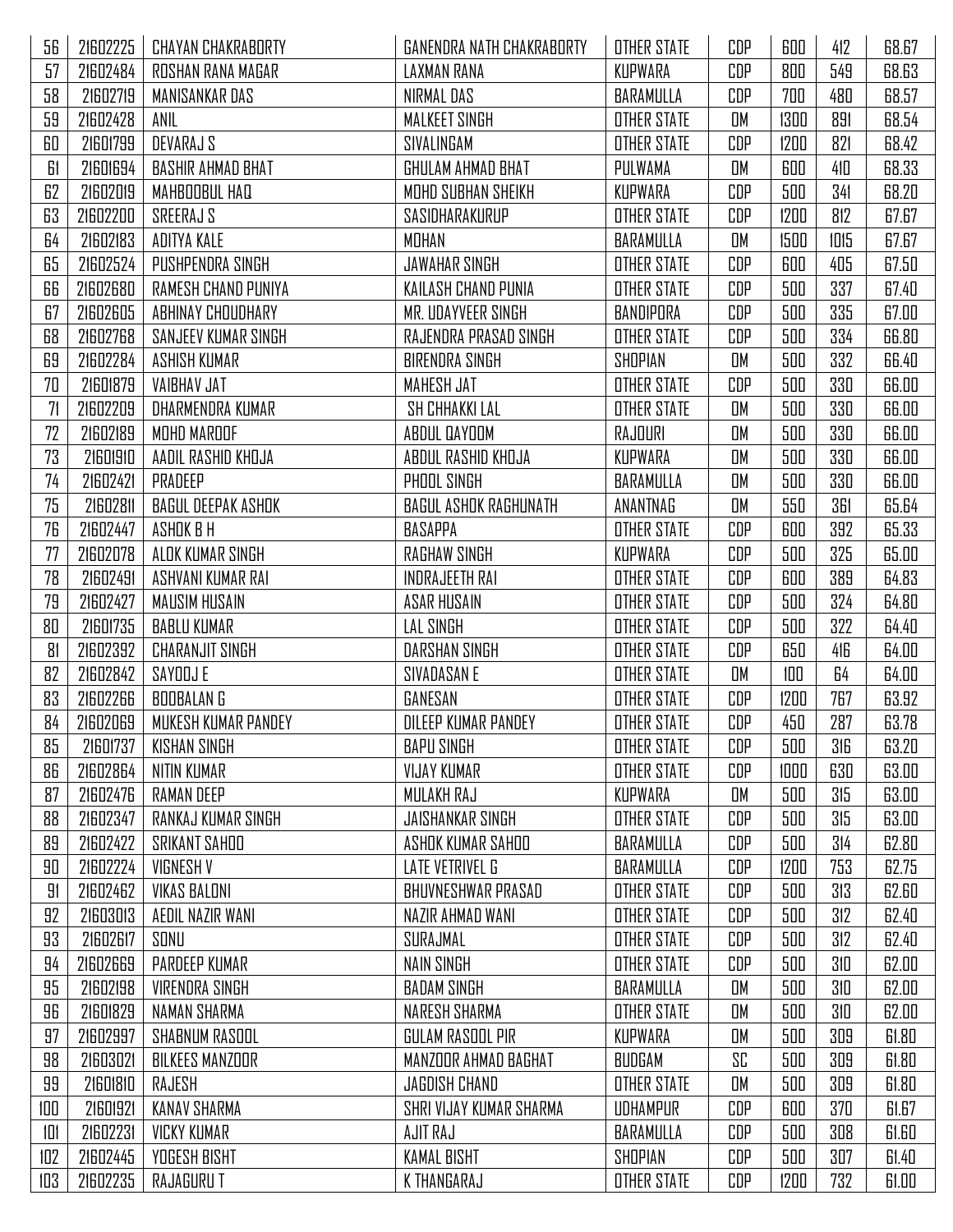|     |          |                                | KHASIYA GORDHANBHAI        |                    |        |      |      |       |
|-----|----------|--------------------------------|----------------------------|--------------------|--------|------|------|-------|
| 104 | 21602525 | KHASIYA MAHESHBHAI GORDHANBHAI | BACHUBHAI                  | <b>OTHER STATE</b> | CDP    | 700  | 426  | 60.86 |
| 105 | 21602387 | SUNKARI RAVI KUMAR             | SUNKARI VENKATESWARLU      | ANANTNAG           | CDP    | 600  | 365  | 60.83 |
| 106 | 21602700 | SATISH                         | DHARAMPAL                  | <b>OTHER STATE</b> | CDP    | 500  | 304  | 60.80 |
| 107 | 21601814 | MANEESH DEEPAK                 | <b>LAL CHAND</b>           | <b>OTHER STATE</b> | OM     | 500  | 302  | 60.40 |
| 108 | 21602358 | NAVIRI DHANARAJLI              | NAVIRI RAMA RAD            | <b>OTHER STATE</b> | CDP    | 600  | 361  | 60.17 |
| 109 | 21602761 | <b>SATNAM SINGH</b>            | <b>MAAN SINGH</b>          | <b>OTHER STATE</b> | SC     | 1300 | 782  | 60.15 |
| 110 | 21602315 | KAKAD DEEPAK BHAUSAHEB         | KAKAD BHAUSAHEB            | <b>OTHER STATE</b> | CDP    | 500  | 300  | 60.00 |
|     | 21602686 | <b>VIKRAM SWAMI</b>            | MANDHAR LAL SWAMI          | BARAMULLA          | CDP    | 100  | 60   | 60.00 |
| 112 | 21602190 | ANAND KUMAR                    | MAHESH MANDAL              | BARAMULLA          | OM     | 500  | 299  | 59.80 |
| 113 | 21602453 | <b>ISHWAR SINGH DANU</b>       | SHER SINGH DANU            | <b>OTHER STATE</b> | CDP    | 500  | 299  | 59.80 |
| 114 | 21602090 | <b>MAHAN CHETTRI</b>           | <b>LATE SATISH CHETTRI</b> | BARAMULLA          | CDP    | 500  | 298  | 59.60 |
| 115 | 21602349 | AKASH CHAVAN                   | <b>RAMESH CHAVAN</b>       | <b>OTHER STATE</b> | CDP    | 625  | 371  | 59.36 |
| 116 | 21602860 | KIINDAN SINGH VISHT            | <b>VIKRAM SINGH VISHT</b>  | PULWAMA            | CGB    | 700  | 415  | 59.29 |
| 117 | 21602572 | SUMIT SONANIYA                 | <b>KARAN SINGH</b>         | <b>OTHER STATE</b> | CDP    | 500  | 296  | 59.20 |
| 118 | 21603027 | PARVEJ DEEN                    | <b>SHAMU DEEN</b>          | <b>OTHER STATE</b> | CDP    | 1000 | 591  | 59.10 |
| 119 | 21602187 | JAVID MAJEED GANAIE            | ABDUL MAJEED GANAIE        | KUPWARA            | OM     | 750  | 442  | 58.93 |
| 120 | 21601818 | MANOJ SAINI                    | KAILASH CHAND SAINI        | <b>OTHER STATE</b> | OM     | 650  | 383  | 58.92 |
| 121 | 21601828 | HARMANDEEP SINGH               | <b>BALDEV SINGH</b>        | <b>OTHER STATE</b> | CDP    | 600  | 353  | 58.83 |
| 122 | 21602779 | DINESH KUMAR                   | <b>KARAM CHAND</b>         | JAMMU              | SC     | 600  | 353  | 58.83 |
| 123 | 21602338 | BISWAJIT PAUL                  | NIKHIL PAUL                | BARAMULLA          | CDP    | 500  | 294  | 58.80 |
| 124 | 21603039 | MD AFSAR KHAN                  | MD MOBIN KHAN              | <b>OTHER STATE</b> | CDP    | 500  | 293  | 58.60 |
| 125 | 21602682 | TUHIN DAS                      | TAPAN DAS                  | BARAMULLA          | CDP    | 500  | 293  | 58.60 |
| 126 | 21602159 | NEERAJ HARBOLA                 | LATE JAGDISH HARBOLA       | <b>OTHER STATE</b> | CDP    | 600  | 349  | 58.17 |
| 127 | 21602242 | ARUN NEGI                      | HANUMAN SINGH              | SHOPIAN            | CDP    | 500  | 290  | 58.00 |
| 128 | 21602366 | <b>BHUSHAN KUMAR</b>           | UDAY NARAYAN RAI           | <b>OTHER STATE</b> | CDP    | 800  | 464  | 58.00 |
| 129 | 21601918 | VIPIN DAS K                    | K HARIDAS                  | <b>OTHER STATE</b> | CDP    | 600  | 348  | 58.00 |
| 130 | 21602296 | <b>VAIBHAV CHITRE</b>          | <b>PRAKASH CHITRE</b>      | KUPWARA            | CDP    | 500  | 290  | 58.00 |
| 131 | 21602632 | NAZIMA NEALDFAR                | GHULAM AHMAD DAR           | KUPWARA            | OM     | 500  | 290  | 58.00 |
| 132 | 21602321 | PRADEEP DAS                    | <b>BHERU DAS</b>           | BARAMULLA          | CDP    | 500  | 289  | 57.80 |
| 133 | 21602492 | RIFAT RASHID                   | AB RASHID BHAT             | BARAMULLA          | OM     | 1800 | 1040 | 57.78 |
| 134 | 21602086 | PRAVIN SHIVAJI GITE            | SHIVAJI KHANDERAD GITE     | BARAMULLA          | CDP    | 650  | 375  | 57.69 |
| 135 | 21602212 | NINGAPPA HOSAMANI              | GOVINDAPPA                 | BARAMULLA          | CDP    | 1000 | 575  | 57.50 |
| 136 | 21601846 | SHUBNUM SAYED                  | SAYED U REHMAN             | BANDIPORA          | ST     | 10   | 5.75 | 57.50 |
| 137 | 21602104 | SHARWAN KUMAR SAINI            | SUNDAR LAL SAINI           | <b>OTHER STATE</b> | CDP    | 500  | 287  | 57.40 |
| 138 | 21602631 | ADITYA KUMAR PANDEY            | UMA SHANKAR PANDEY         | <b>OTHER STATE</b> | CDP    | 600  | 344  | 57.33 |
| 139 | 21602283 | PRAMOD SINGH                   | PITAMBAR SINGH             | SHOPIAN            | CDP    | 500  | 285  | 57.00 |
| 140 | 21602303 | JITENDRA BHUSHAN               | <b>BHUPAL MANDAL</b>       | KUPWARA            | CDP    | 700  | 399  | 57.00 |
| 141 | 21603030 | JANAK RAJ                      | <b>TULSIDASS</b>           | JAMMU              | CDP    | 500  | 285  | 57.00 |
| 142 | 21602094 | RAHUL KUMAR                    | HIMANCHAL SINGH            | <b>OTHER STATE</b> | SPORTS | 500  | 285  | 57.00 |
| 143 | 21602513 | VIJAY KUMAR                    | <b>MEN PAL</b>             | <b>OTHER STATE</b> | CDP    | 600  | 341  | 56.83 |
| 144 | 21601676 | MOHD IQBAL SHAH                | MOHD MUBARK SHAH           | PULWAMA            | OM     | 600  | 340  | 56.67 |
| 145 | 21602390 | <b>JHIRMAL SINGH</b>           | PRITEAM SINGH              | ANANTNAG           | CDP    | 650  | 364  | 56.00 |
| 146 | 21601992 | SHAIK KHASIM VALI              | SHAIK MOULALI              | SRINAGAR           | CDP    | 1000 | 560  | 56.00 |
| 147 | 21602692 | GULJAR LODHI                   | <b>MUNNA LAL</b>           | BARAMULLA          | OM     | 100  | 56   | 56.00 |
| 148 | 21602584 | <b>RAJU SINGH</b>              | HUKAM SINGH                | <b>OTHER STATE</b> | CDP    | 600  | 335  | 55.83 |
| 149 | 21602495 | NAGENDRA KK                    | KALEGOWDA                  | KUPWARA            | CDP    | 600  | 334  | 55.67 |
| 150 | 21602114 | SHABIR AHMAD LONE              | ALI MOHAMMAD LONE          | ANANTNAG           | CDP    | 500  | 278  | 55.60 |